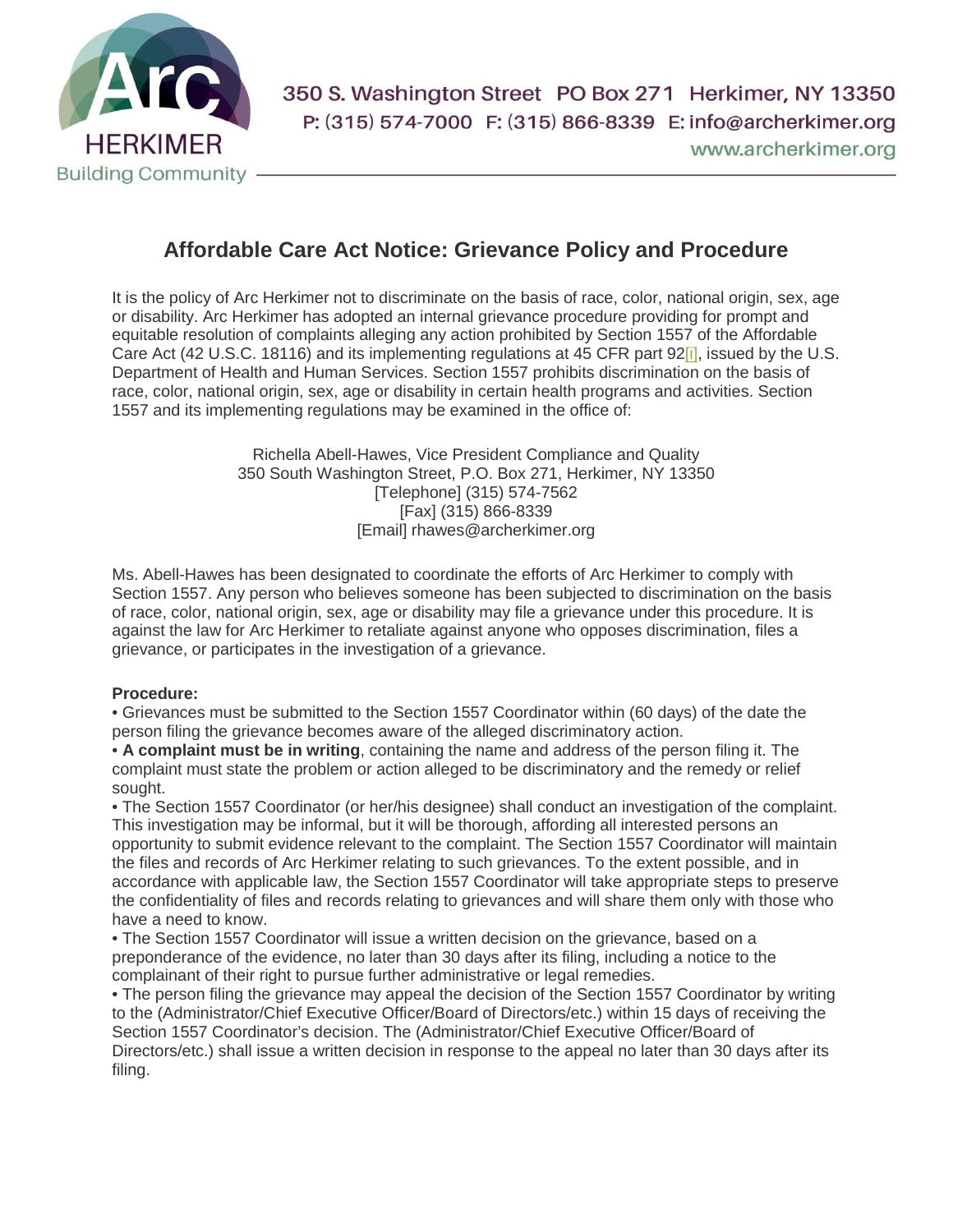The availability and use of this grievance procedure does not prevent a person from pursuing other legal or administrative remedies, including filing a complaint of discrimination on the basis of race, color, national origin, sex, age or disability in court or with the U.S. Department of Health and Human Services, Office for Civil Rights. A person can file a complaint of discrimination electronically through the Office for Civil Rights Complaint Portal, which is available at:

<https://ocrportal.hhs.gov/ocr/portal/lobby.jsf>, or by mail or phone at: U.S. Department of Health and Human Services, 200 Independence Avenue SW., Room 509F, HHH Building, Washington, DC 20201 [Telephone] 1–800–368–1019 [TDD] 1-800–537–7697

Complaint forms are available at: <http://www.hhs.gov/ocr/office/file/index.html> Such complaints must be filed within 180 days of the date of the alleged discrimination.

Arc Herkimer will make appropriate arrangements to ensure that individuals with disabilities and individuals with limited English proficiency are provided auxiliary aids and services or language assistance services, respectively, if needed to participate in this grievance process. Such arrangements may include, but are not limited to, providing qualified interpreters, providing taped cassettes of material for individuals with low vision, or assuring a barrier-free location for the proceedings. The Section 1557 Coordinator will be responsible for such arrangements.

## [\[i\]](http://edit.www.archerkimer.org/#_ednref1) 45 C.F.R. § 92.101 (excerpted)

(a) General.

(1) Except as provided in Title I of the ACA, an individual shall not, on the basis of race, color, national origin, sex, age, or disability, be excluded from participation in, be denied the benefits of, or otherwise be subjected to discrimination under any health program or activity to which this part applies.

(2) This part does not apply to employment, except as provided in § 92.208.

(b) Specific discriminatory actions prohibited. Under any health program or activity to which this part applies:

(1)(i) Each covered entity must comply with the regulation implementing Title VI, at § 80.3(b)(1) through (6) of this subchapter.

(ii) No covered entity shall, on the basis of race, color, or national origin, aid or perpetuate discrimination against any person by providing significant assistance to any entity or person that discriminates on the basis of race, color, or national origin in providing any aid, benefit, or service to beneficiaries of the covered entity's health program or activity.

(2)(i) Each recipient and State-based MarketplaceSM must comply with the regulation implementing Section 504, at §§ 84.4(b), 84.21 through 84.23(b), 84.31, 84.34, 84.37, 84.38, and 84.41 through 84.52(c) and 84.53 through 84.55 of this subchapter. Where this paragraph cross-references